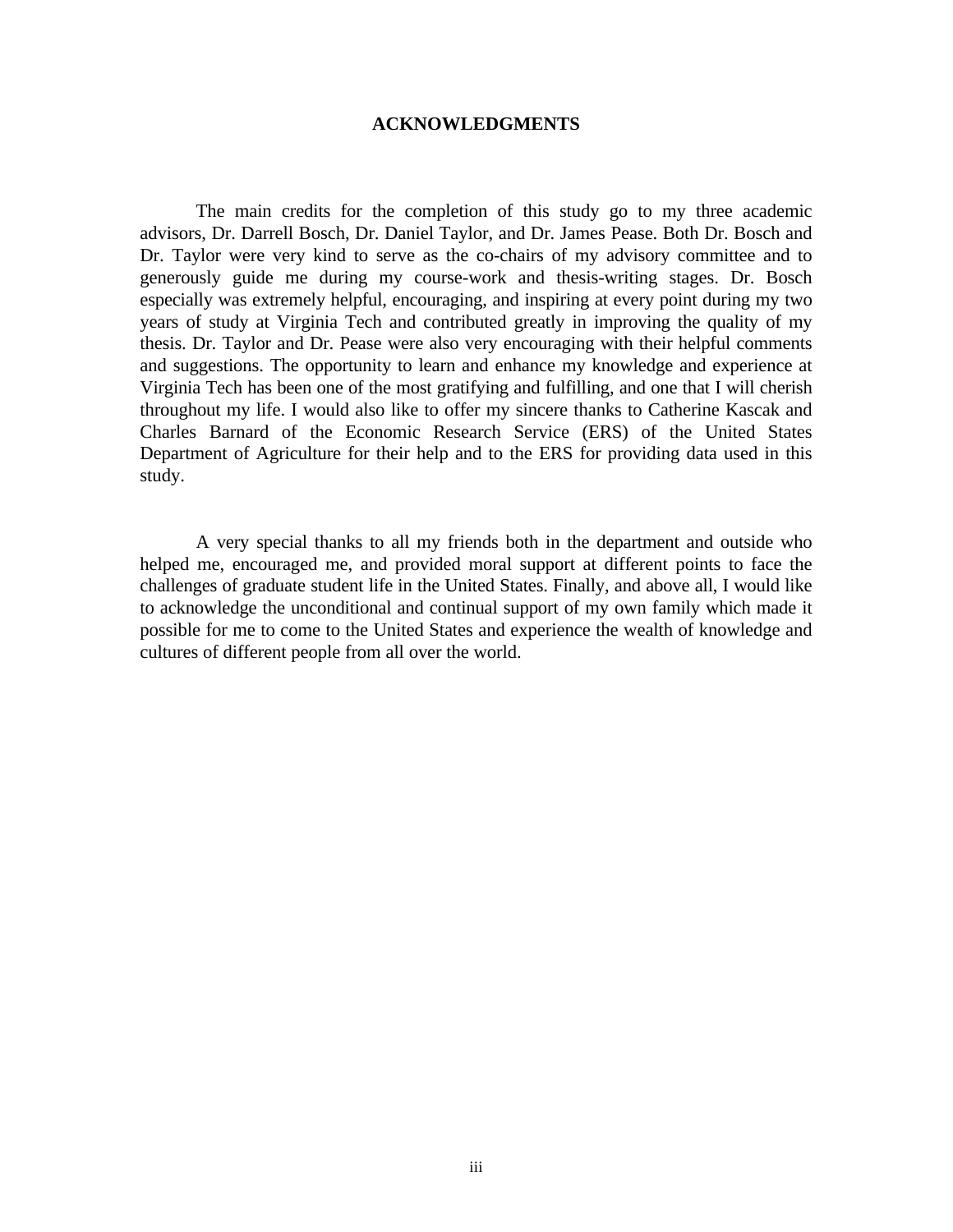## Table of Contents

| <b>Chapter II: A Review of Conceptual and Empirical Literature on Pesticide</b>                                                                |
|------------------------------------------------------------------------------------------------------------------------------------------------|
|                                                                                                                                                |
| 2.2.3 Environmental Risk Indices for Hazardous Chemical Pesticides  14<br>2.2.4 Influence of Socio-Economic Factors and Farm-advisory Services |
|                                                                                                                                                |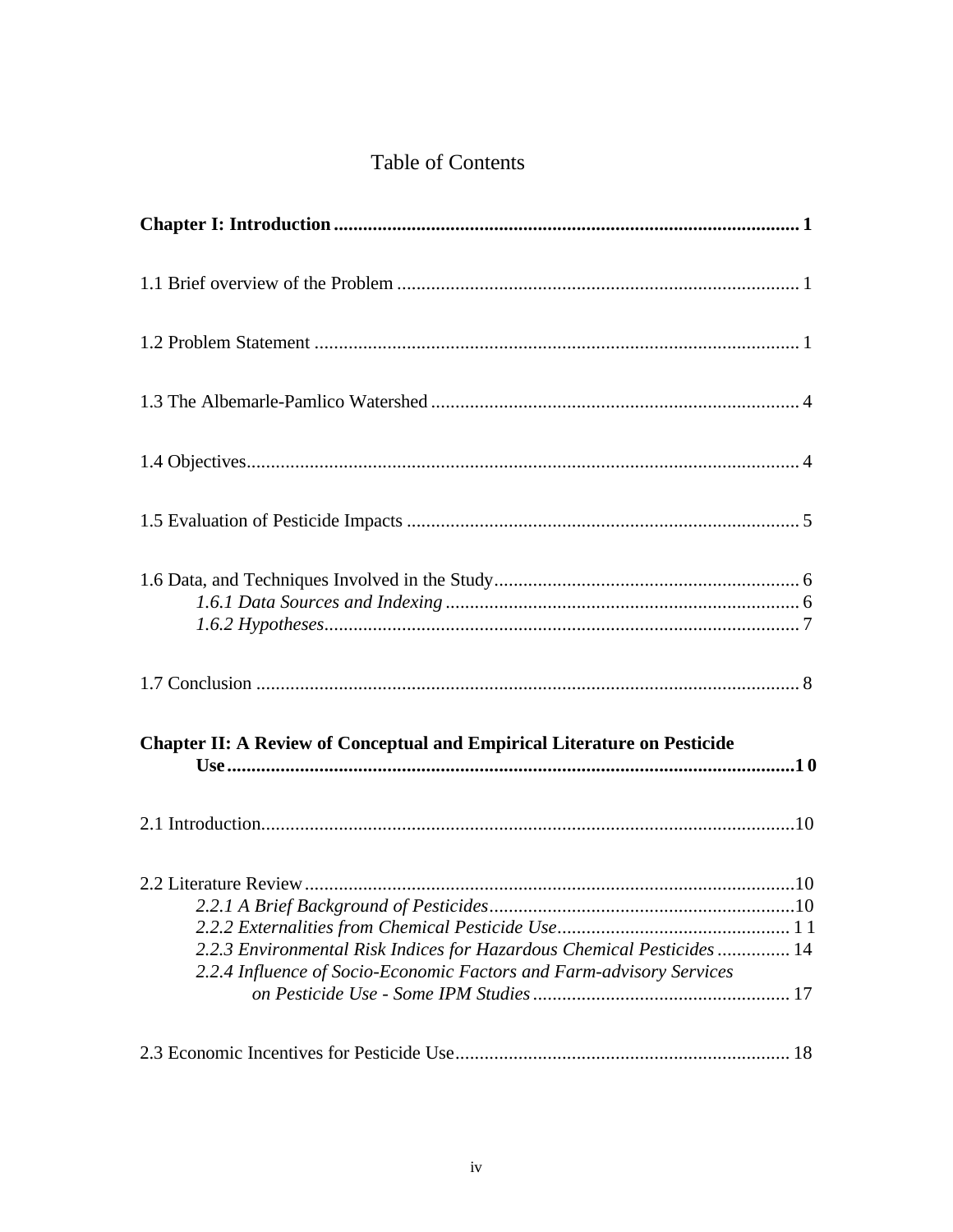| 3.3.2 Construction of LEACH for representing the leaching potential of<br>3.3.3 Construction of the EXPEND variable for pesticide expenditures  32 |
|----------------------------------------------------------------------------------------------------------------------------------------------------|
|                                                                                                                                                    |
|                                                                                                                                                    |
|                                                                                                                                                    |
|                                                                                                                                                    |
| 4.1 Frequency Distributions of the Explanatory Variables in the Model 36                                                                           |
|                                                                                                                                                    |
|                                                                                                                                                    |
|                                                                                                                                                    |
|                                                                                                                                                    |
|                                                                                                                                                    |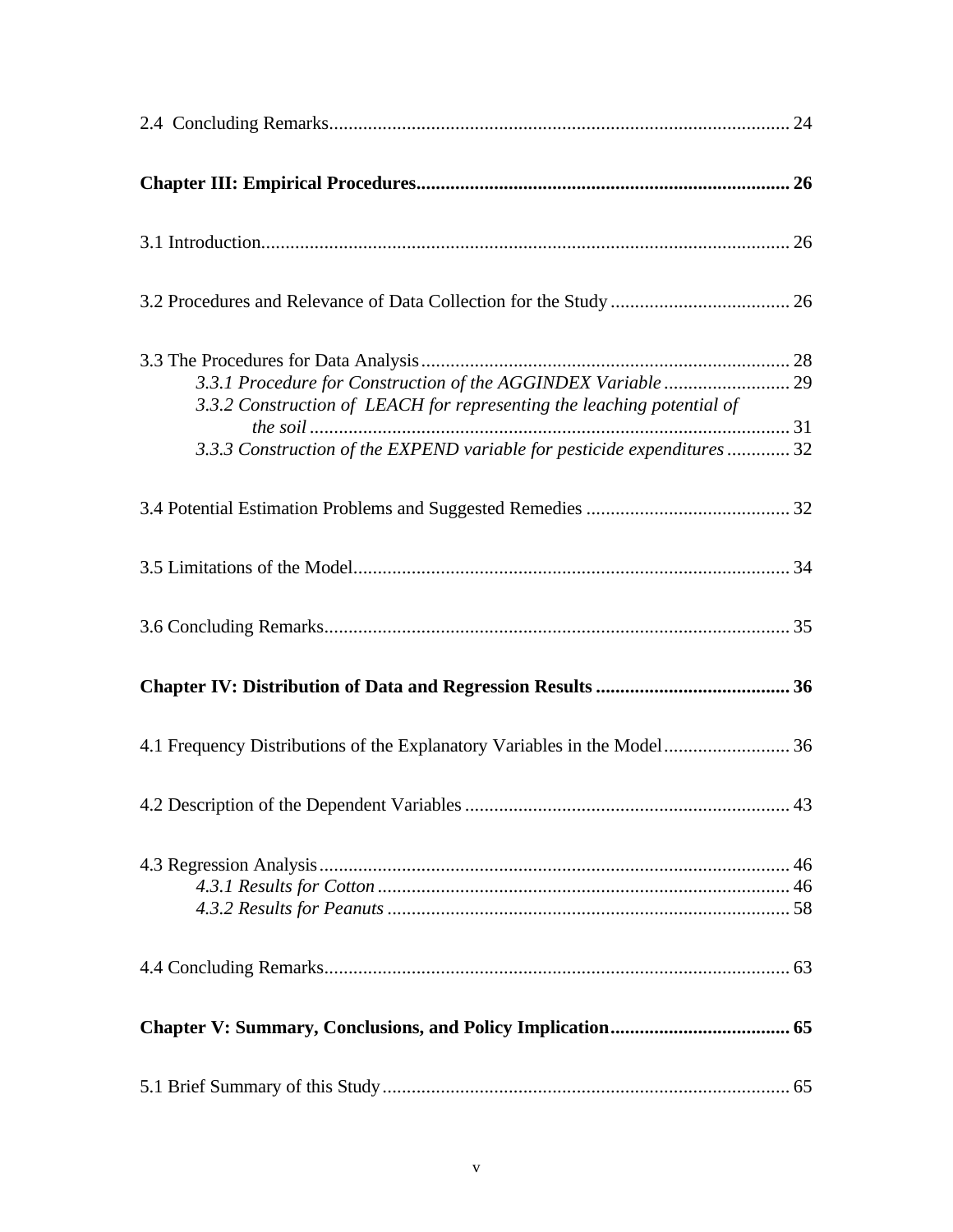| <b>Vita</b> |  |
|-------------|--|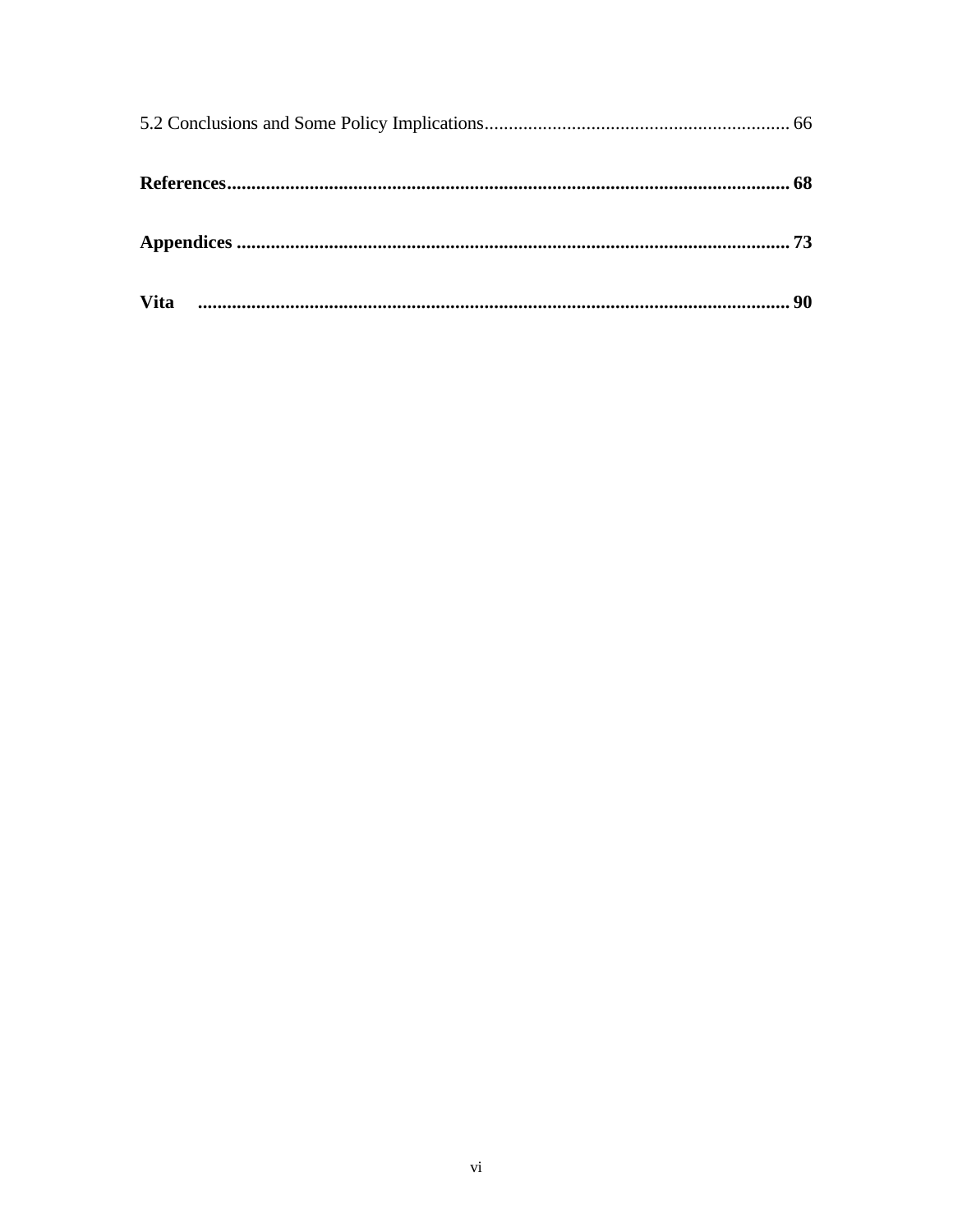## List of Tables

| Table 3.1 Toxicity and Persistence of Active Ingredients of Temik TSX  30                                                                                         |
|-------------------------------------------------------------------------------------------------------------------------------------------------------------------|
| Table 4.1 Table 4.1. Description of the explanatory variables used in the study for<br>constructing Model 1 (eqn. 3.1) and Model 2 (eqn. 3.2) specified in        |
| Table 4.2 Farm-advisory services: Most important rank and effect on pesticide                                                                                     |
| Table 4.3 Values assigned to <i>IGSALES</i> and <i>IGSALES1</i> along with their frequency                                                                        |
| Table 4.4 Distribution of the dependent variables in the regression models 44                                                                                     |
| Table 4.5 The ten most toxic chemicals in this study used on each crop, after<br>including the rate of application of the respective pesticide products for       |
| Table 4.6 Comparison of mean expenditures per acre on pesticide applications to<br>cotton and peanuts in the Area Studies data and in the Virginia                |
| Table 4.7 Results of regressing the log of aggregate toxicity of pesticides used in<br>cotton farming on socio-economic, and physical, and advisory services      |
| Table 4.8 Summary of results from misspecification tests <sup>a</sup> conducted on the                                                                            |
| Table 4.9 Results of regressing aggregate pesticide expenditures in cotton farming<br>on socio-economic, physical, and advisory services variables as represented |

Table 4.10 Revised results of regressing aggregate pesticide expenditures in cotton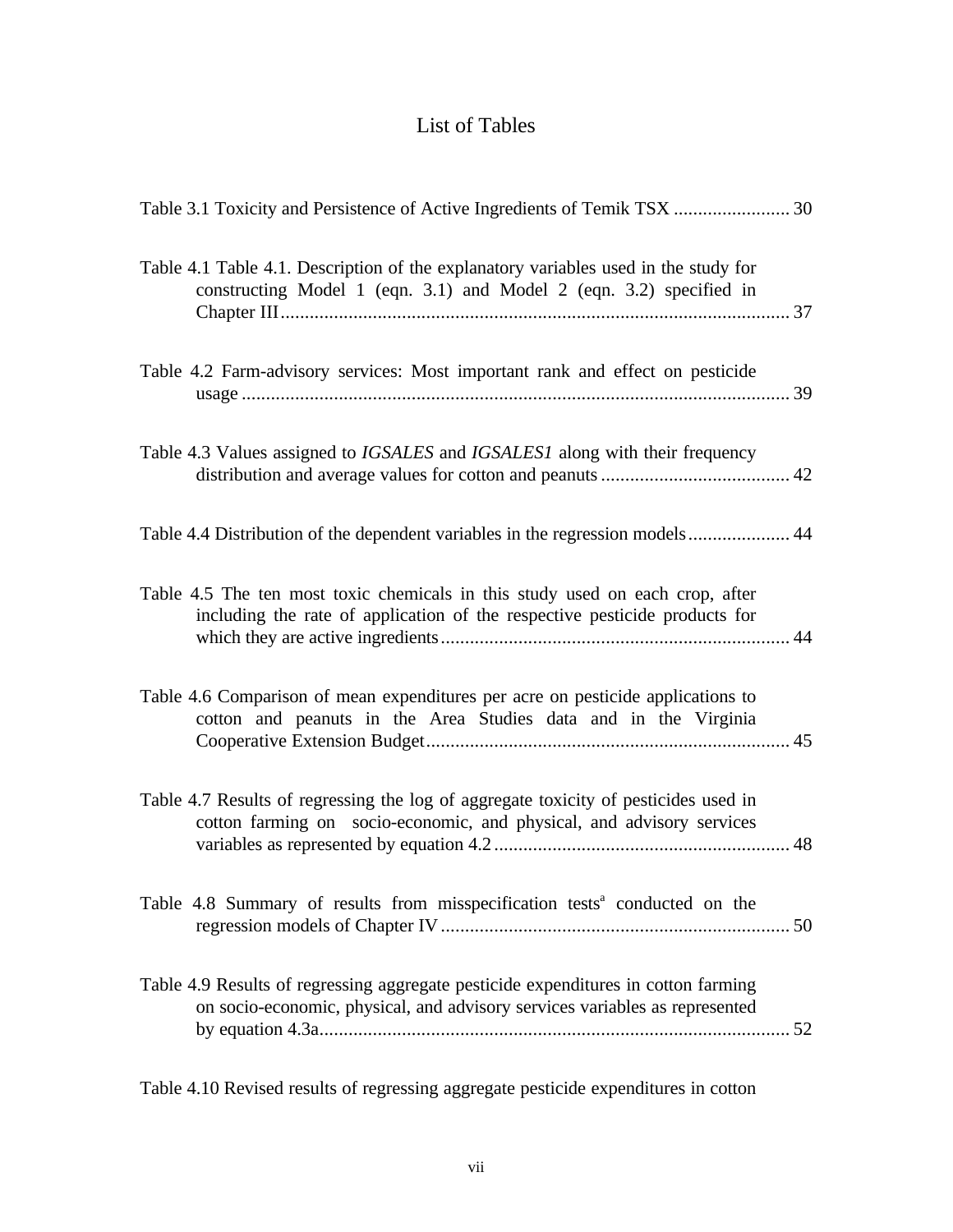| farming on socio-economic, physical, and advisory services variables as                                                                                   |  |
|-----------------------------------------------------------------------------------------------------------------------------------------------------------|--|
| Table 4.11 Pearson product-moment correlation matrix for LAGG (log of<br>aggregate pesticide toxicity) and EXPEND (aggregate pesticide                    |  |
| Table 4.12 Summary of the hypotheses in Chapter I and the corresponding results                                                                           |  |
| Table 4.13 Results of regressing the log of aggregate toxicity of pesticides used in<br>peanut farming on socio-economic, physical, and advisory services |  |
| Table 4.14 Results of regressing aggregate pesticide expenditures in peanut<br>farming on socio-economic, physical, and advisory services variables as    |  |
| Table 4.15 Results of regressing aggregate pesticide expenditures in peanut<br>farming on socio-economic, physical, and advisory services variables as    |  |
| Table 4.16 Pearson product-moment correlation matrix for LAGG and EXPEND                                                                                  |  |